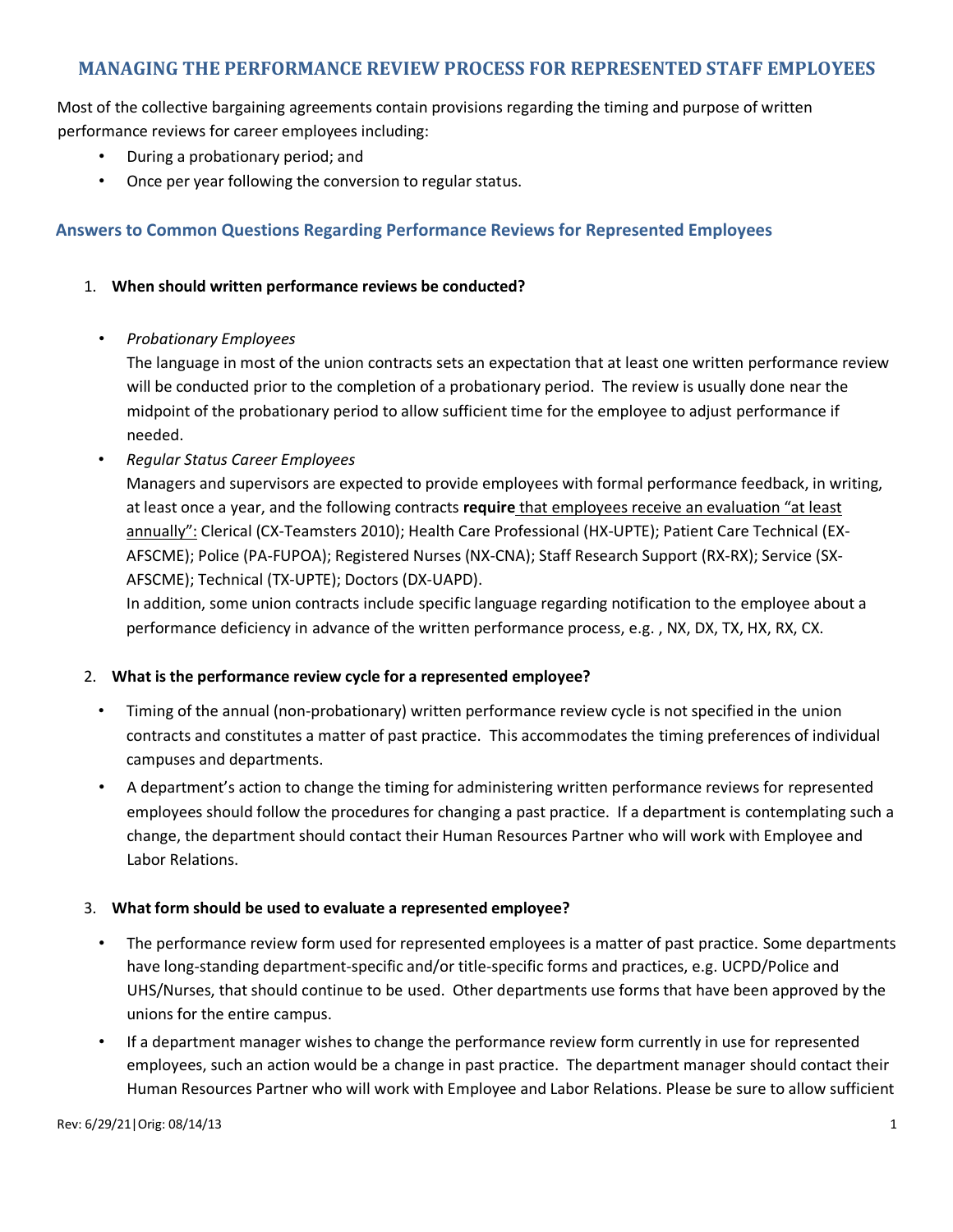lead time, because such changes generally require union notice and the opportunity to meet with the union regarding the proposed change.

- The campus-wide forms for represented employees can be found at the following website address: https://hr.berkeley.edu/hr-network/forms-letters. The forms are located under the section titled *Performance Review and Planning Forms for Represented Staff.*
	- o Performance Evaluation #1: Can be used for all represented employees **except for** employees in the **Clerical Unit (CX)**.
	- o Performance Evaluation #2: Can be used for all represented employees **including the Clerical unit (CX).**

#### **Resources**

# **Clerical Unit (CX-Teamsters 2010) Contract:**

- Article 26 Performance Evaluation
- Article 29 Probationary Period

# **Health Care Professional (HX-UPTE) Contract:**

- Article 25 Performance Evaluation
- Article 28 Probationary Period

#### **Patient Care Technical (EX-AFSCME) Contract:**

- Article 28 Performance Evaluation
- Article 31 Probationary Period

#### **Police (PA-FUPOA) Contract:**

- Article 10 Performance Evaluation
- Article 9 Probationary Period

#### **Printing Trades -Library Bindery (GS-Teamsters DC 2) Contract:**

Performance evaluations are a past practice not specified in the agreement.

#### **Nurse (NX-CNA) Contract:**

- Article 12 Performance Evaluation
- Article 9 Probationary Period

#### **Staff Research Support (RX-UPTE) Contract:**

- Article 29 Performance Evaluation
- Article 32 Probationary Period